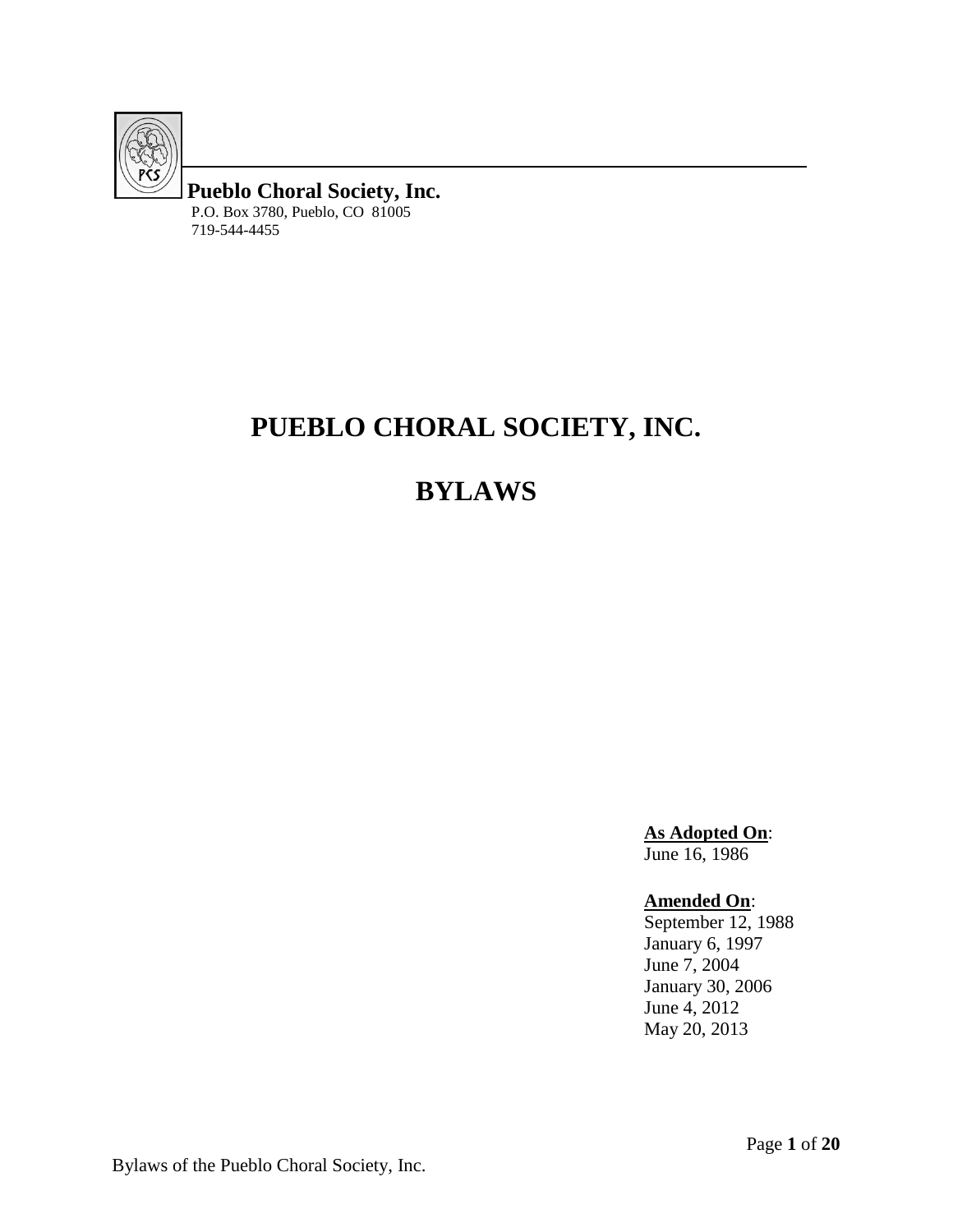# **TABLE OF CONTENTS**

| <b>ARTICLE</b> |                              | <b>PAGE</b> | <b>ARTICLE</b> |                            | <b>PAGE</b> |
|----------------|------------------------------|-------------|----------------|----------------------------|-------------|
| I              | <b>ORGANIZATION NAME</b>     | 3           | VIII           | <b>COMMITTEES</b>          | 12          |
|                |                              |             |                | <b>Standing Committees</b> | 12          |
| $\mathbf{I}$   | <b>PURPOSE</b>               | 3           |                | Appointments               | 13          |
|                |                              |             |                | <b>Standing Committee</b>  |             |
| III            | <b>MEMBERSHIP</b>            | 5           |                | Descriptions               | 13          |
|                | <b>Participating Members</b> | 5           |                | Finance                    | 13          |
|                | <b>Supporting Members</b>    | 5           |                | Membership                 | 14          |
|                | Cessation membership         | 6           |                | Artistic                   | 14          |
|                |                              |             |                | <b>Public Relations</b>    | 15          |
|                |                              |             |                | Operations                 | 15          |
| IV             | <b>OFFICERS</b>              | 6           |                | Hospitality                | 16          |
|                | <b>Elected Officers</b>      | 6           |                | Auditing                   | 16          |
|                | <b>Appointed Officers</b>    | 6           |                | Nominating                 | 16          |
|                | Officers' Job Descriptions   | 7           |                |                            |             |
|                | Vacancies                    | 10          | $\mathbf{IX}$  | <b>ARTISTIC DIRECTOR</b>   | 17          |
|                | Removal from Office          | 10          |                |                            |             |
|                |                              |             | $\mathbf X$    | <b>ACCOMPANIST</b>         | 17          |
| $\mathbf{V}$   | <b>BOARD OF DIRECTORS</b>    | 10          |                |                            |             |
|                |                              |             | XI             | <b>ASSISTANT ARTISTIC</b>  |             |
|                |                              |             |                | <b>DIRECTOR</b>            | 17          |
| VI             | <b>MEETINGS</b>              | 11          | <b>XII</b>     | <b>ARTISTIC PERSONNEL</b>  | 17          |
|                | Annual                       | 11          |                |                            |             |
|                | Quarterly                    | 11          | <b>XIII</b>    | <b>MEMBERSHIP/</b>         |             |
|                | Special                      | 11          |                | <b>FISCAL YEAR</b>         | 18          |
|                | Rehearsals                   | 11          |                |                            |             |
|                | Voting at Meetings           | 11          | <b>XIV</b>     | <b>QUORUMS</b>             | 18          |
|                | <b>Membership Meeting</b>    |             |                |                            |             |
|                | Attendance                   | 12          | XV             | <b>INDEMNIFICATION</b>     | 19          |
|                | Meetings of the Board of     |             |                |                            |             |
|                | <b>Directors</b>             | 12          | <b>XVI</b>     | <b>DISCRIMINATION</b>      | 19          |
| VII            | <b>DUES AND FEES</b>         | 12          | <b>XVII</b>    | <b>AMENDMENTS</b>          | 19          |
|                |                              |             |                | <b>CERTIFICATION</b>       | 20          |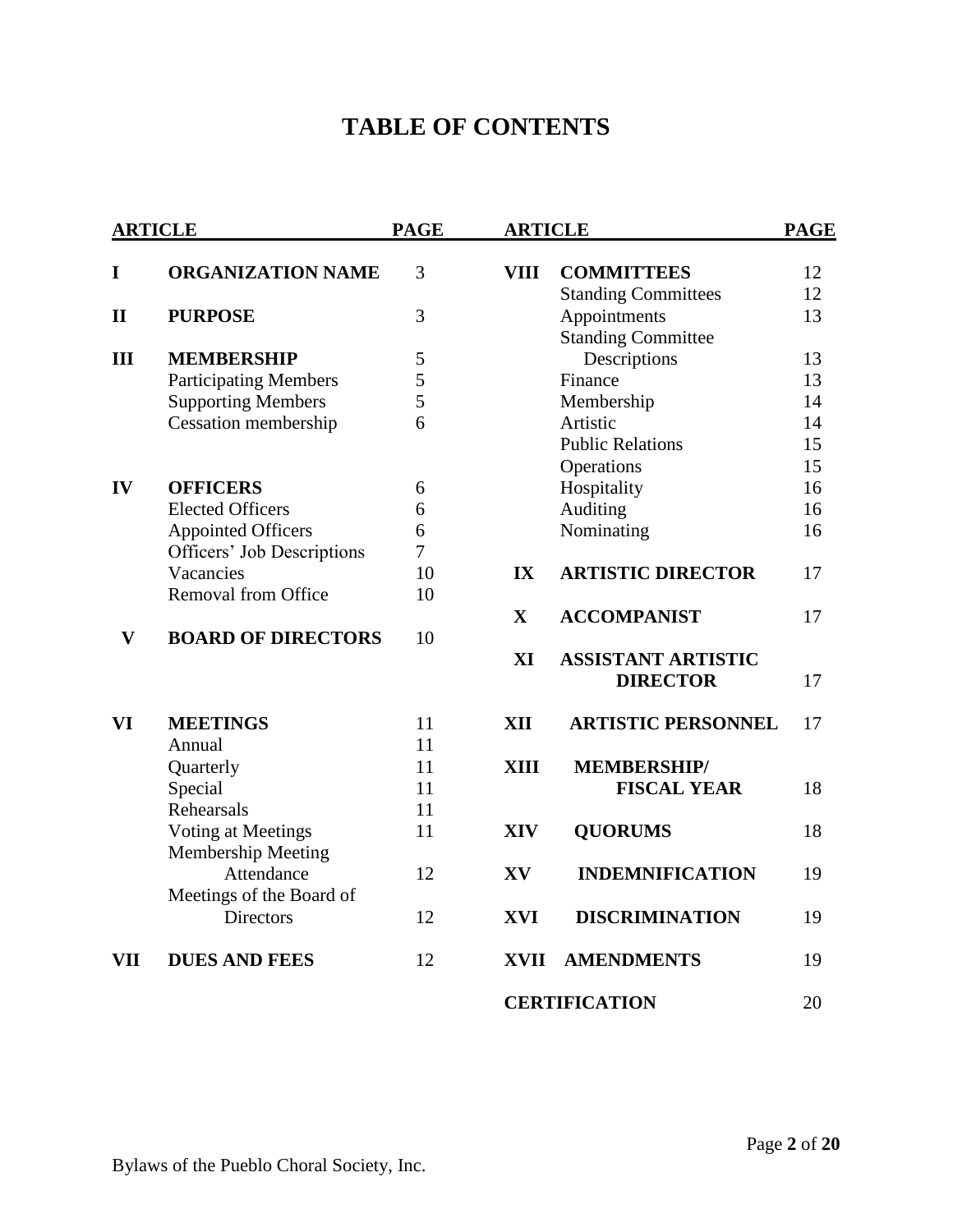#### PUEBLO CHORAL SOCIETY, INC., BYLAWS

As adopted on June 16 1986 and Amended on September 12, 1988; January 6, 1997; June 7; 2004, January 30, 2006 and June 4, 2012.

# **ARTICLE I**

## ORGANIZATIONAL NAME

**SECTION 1** The name of the organization shall be the Pueblo Choral society, Inc., hereinafter called the Society. The Society, having been certified by the Secretary of State of Colorado as a non-profit corporation under the laws of the State of Colorado, and its officers and members shall be subject to all provisions, administrative, and legal requirements of the applicable statutes, the Articles of Incorporation, and the Bylaws. The period of duration is perpetual.

# **ARTICLE II**

#### **PURPOSE**

The purposes of the Society will be:

- **SECTION 1** The purpose or purposes for which the corporation is organized are exclusively charitable and educational within the meaning of Section  $501(C)(3)$  of the Internal Revenue Code or the corresponding section of any future federal tax code, and which purposes include:
	- A. To support development and operation of the Society.
	- B. To perform choral music.
	- C. To support and promote choral music, musical activities, and any other such activities that contribute to the betterments of the quality of cultural life.
	- D. To facilitate the general well-being of the Society through membership meetings and social activities
	- E. To generate the resources required to support Society programs from development activities (such as solicitations, fund raising, grants, etc.) and to administer such funds and resources as may be received.
	- F. To cooperate with other agencies, organizations and groups in Pueblo County, and Colorado, that are dedicated to choral music and the positive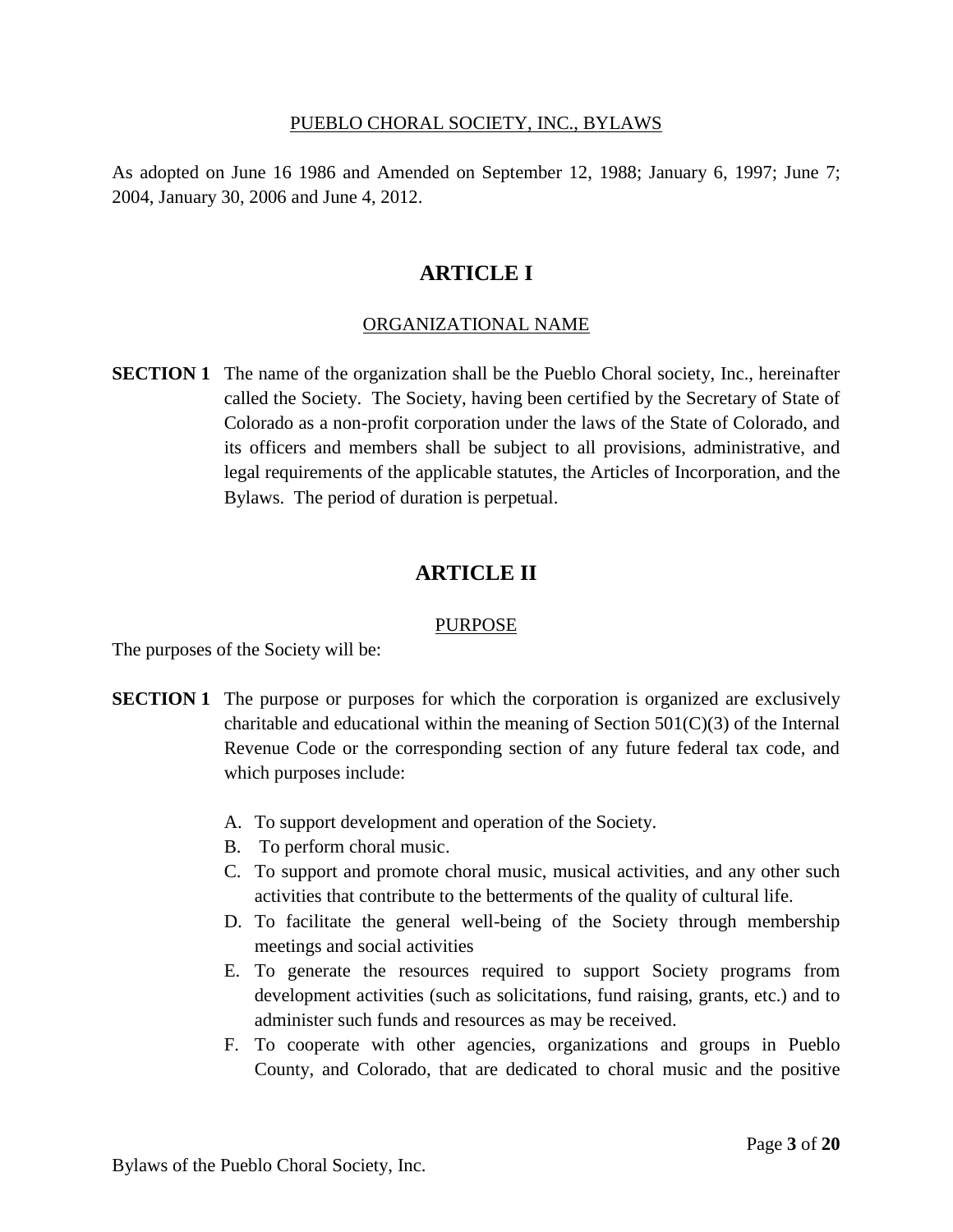development of our community in regards to choral and other music development and education.

**SECTION 2** No part of the net earnings of the corporation will inure to the benefit of or be distributable to the directors, officers, members or employees of the corporation, or other private persons, except that the corporation will be authorized and empowered to pay reasonable compensation for services rendered and make payments and distributions in furtherance of the purposes set forth in Section 1 hereof. No substantial part of the activities of the corporation will be the carrying on of propaganda, or otherwise attempting to influence legislation, and political action. The corporation will not participate in, or intervene in (including the publishing or distribution of statements) any political campaign on behalf of any candidate for public office.

> Notwithstanding any other provision of the ARTICLES, the corporation will not carry on any other activities not permitted to be carried on:

- A. by a corporation exempt from Federal Income Tax under Section  $501(c)(3)$  of the Internal Revenue Code or the corresponding section of any further federal tax code; or
- B. by a corporation, contributions to which are deductible under Section  $170(c)(2)$  of the Internal Revenue Code or the corresponding section of any future federal tax code.
- **SECTION 3** In the event that revenue from all sources in any fiscal year produces a surplus over operating expenses of every character, in excess of the sum reasonably estimated to be necessary to meet the deficit which is forecast for the ensuing two fiscal years, such surplus will be put in an endowment or restricted fund, provided that in so doing, the prohibition against excess accumulation in Section  $501(c)(3)$ of the United State Internal revenue Code as not enacted or as may hereafter be amended is not violated.
- **SECTION 4** Upon the dissolution of the corporation the Board of Directors will, after paying or making provision for the payment of all of the liabilities of the corporation, dispose of all the assets of the corporation exclusively for the purposes of the corporation in such manner, or to such organization or organizations organized and operated exclusively for charitable, education, religious, or scientific purposes as will at the time qualify as an exempt organization or organizations under  $501(c)(3)$  of the Internal Revenue Code or the corresponding section of any future federal tax code, as the Board of Directors will determine. Any such assets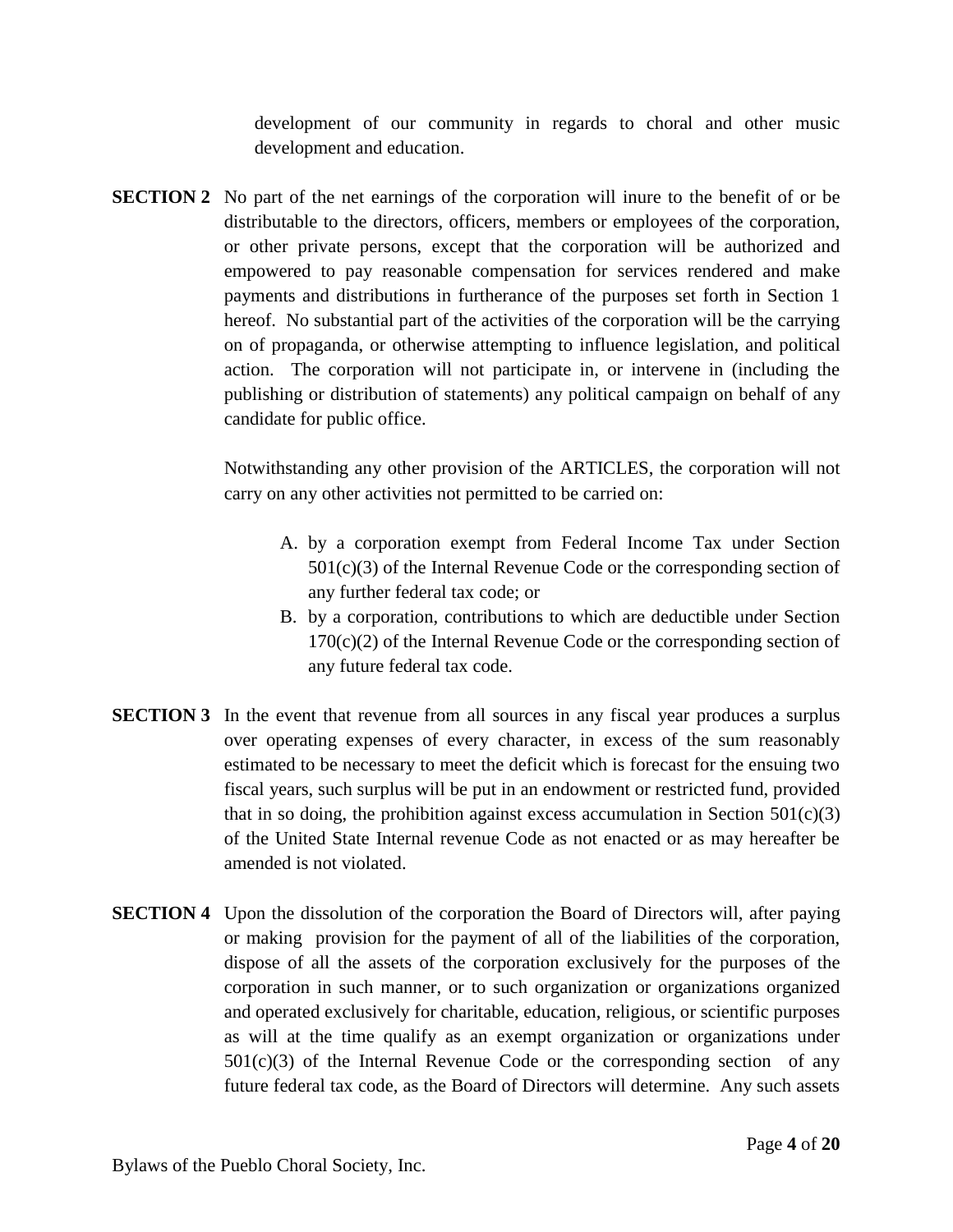not so disposed of will be disposed of by the District Court of Pueblo County, Colorado, exclusively for such purposes or to such organization or organization as said Court will determine which are organized and operated exclusively for such purposes.

# **ARTICLE III**

# **MEMBERSHIP**

Membership in the Society shall consist of participating and supporting members. The definitions and qualifications of each classification shall be as follows:

# **SECTION 1** Participating Members:

- A. Individuals who intend to sing with Pueblo Choral Society, Inc., and attend the organizational meetings will be accepted as participating members upon annual payment of dues. Any individual may become a participating member upon approval of the Artistic director or appointed representative following a vocal audition.
- B. Participating members are entitled to all due benefits of membership including the right to vote.
- C. Participating members are expected to attend and participate in rehearsals, performances, membership meetings, special meetings, fund raising events, and any activities for the furtherance, promotion, and support of the Society.
- D. Participating members will provide for themselves the required uniforms, concert wear, and/or costumes and music as decided upon by the Society in order to participate in performances, and tours.

#### **SECTION 2** Supporting Members

- A. Any individual or organization contributing financial, material, or in-kind services to the Society may become a supporting member of the Society.
- B. Supporting members will be entitled to all benefits of membership except voting privileges.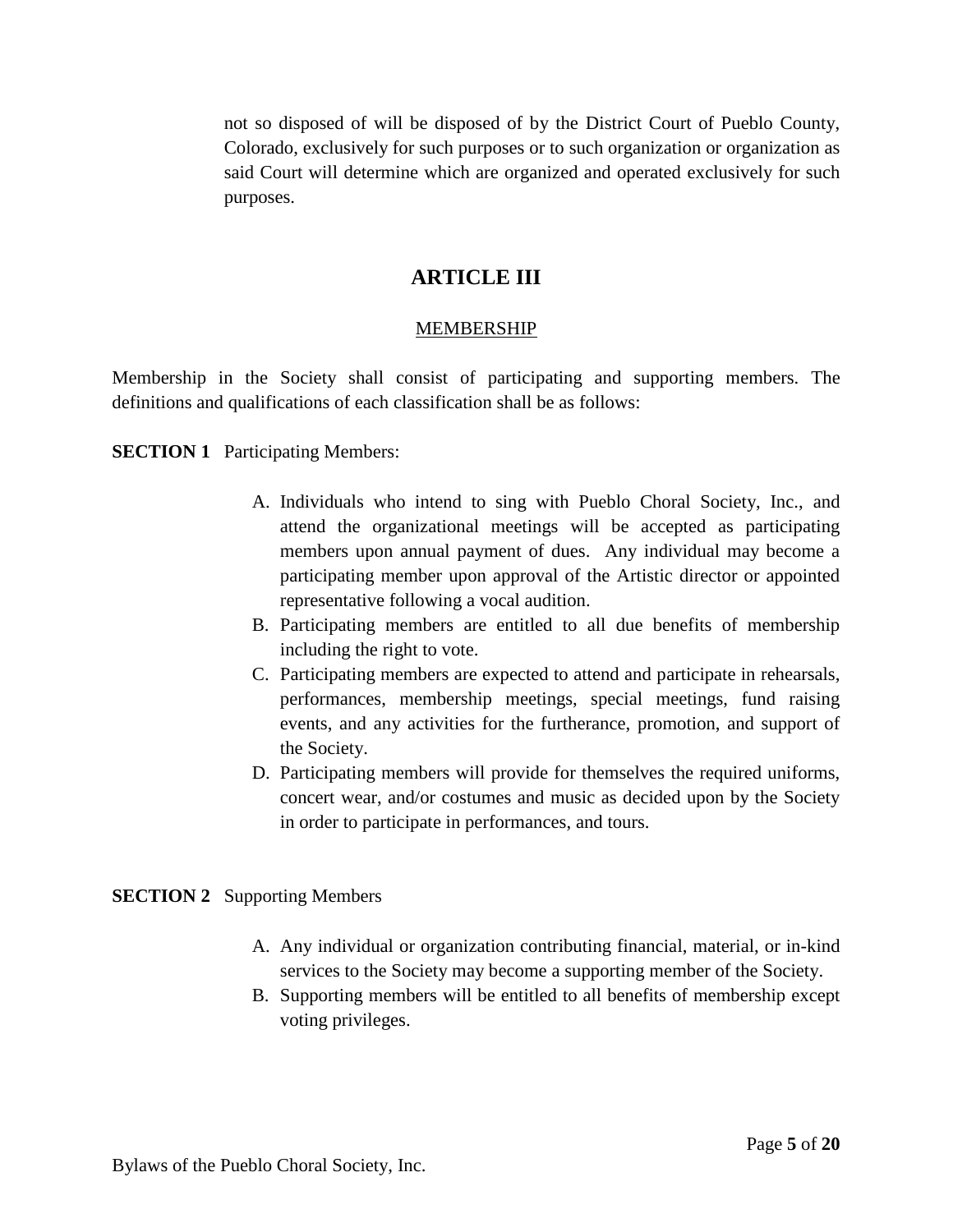#### **SECTION3** Cessation of Membership

- A. Any member may resign from the Society upon written notice submitted to the Board of Directors.
- B. Participating members will automatically be dropped from membership after four successive absences in which the Artistic director or appointed representative has not been notified.
- C. A choral singer may request a leave of absence at any time but must pay any assessed annual dues. Anyone not paying such dues will be considered to have resigned and in order to return must re-audition and pay the same initial fees as new members.

# **ARTICLE IV**

## **OFFICERS**

Officers of the Society will consist of elected officers and appointed officers.

#### **SECTION 1** Elected officers

- A. Elected officers will consist of a President, President-Elect; Vice President of Finance; Secretary and Treasurer. Term of office will be concurrent with fiscal year or until their successors are elected.
- B. Elected officers will be elected from participating members.
- C. Elected officers' terms will be for one (1) fiscal year.
- D. The offices of President, President-Elect, Vice President of Finance, and Secretary may be held for two (2) successive terms. A period of one (1) year must elapse before a member can be re-elected to the same office after serving for two (2) consecutive terms. The office of Treasurer may be held for a maximum of five (5) successive terms. A period of one (1) year must elapse before a member can be re-elected to the office of Treasurer after serving for five (5) consecutive terms.

#### **SECTION 2** Appointed officers

A. The President of the Society will appoint a Librarian and Historian from the participating members. Appointed officers will serve one (1) year terms, but may be reappointed for unlimited successive terms.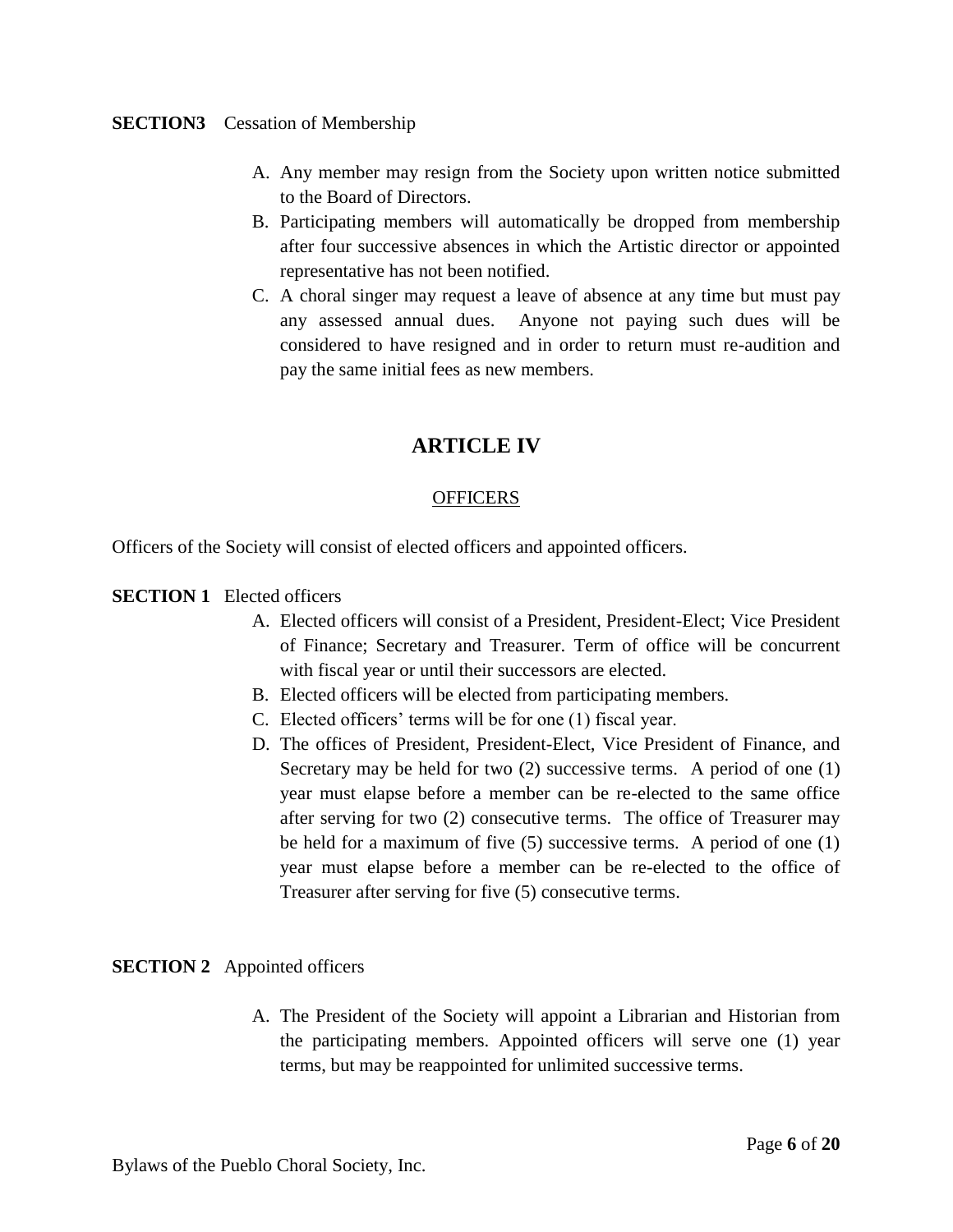B. The President of the Society, with input from the Board of Directors, may appoint a Community Representative, who is not a participating or supporting member of the Society. The Community Representative will serve a one (1) year term, but may be reappointed for unlimited successive terms.

## **SECTION 3** Officers' Job Descriptions

## A. Elected Officers

- 1. President As senior administrative officer of the society, the President will provide general and specific direction for the overall management of the Society's activities. Namely:
	- a. Preside at all meetings of the officers, Board of Directors and Membership;
	- b. Appoint the Librarian, Historian and Committee Chairpersons from participating members;
	- c. Appoint committee members from the participating and supporting members, have general supervision of the affairs of the Society;
	- d. see that all orders and resolutions of the society are put into effect act as the society's representative in the community and as liaison with other appropriate organization;
	- e. perform other duties as may from time to time be necessary for the success of the Society's purposes.
- 2. The President is an ex-officio member of all committees except for the Nominating committee with the right to vote on all such committees only in the event of a tie.
- 3. The President will make all committee chairperson appointments and any other designated appointments prior to the first meeting of the new Board of Directors.

#### B. President-Elect

- 1. The President-Elect will:
	- a. provide direct assistance to the President;
	- b. preside at meetings and perform other presidential functions in the absence of or upon direction of the President;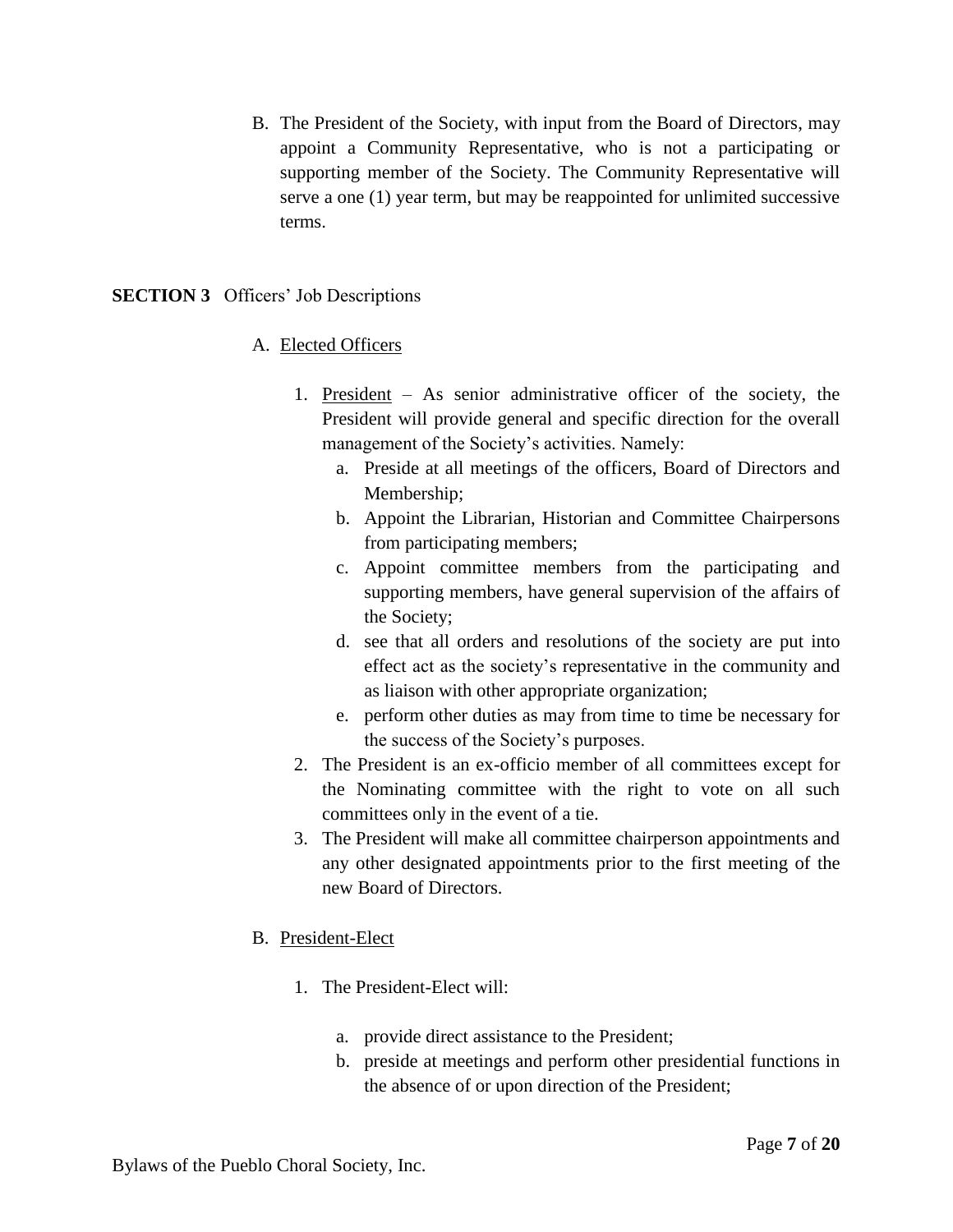- c. serve as the liaison between the Society and guest performing artists;
- d. coordinate the printing of all Society publications and literature, such as tickets, promotional materials, and concert programs;
- e. perform other such duties as directed by the President.
- 2. Should the office of President become vacant during the fiscal year, the President-elect will become President for the remainder of the term.

# C. Vice President of Finance

- 1. The Vice President of Finance will be the chairperson of the Finance Committee.
- 2. The Vice President of Finance will preside at meetings and perform other presidential functions in the absence of the President and the President-Elect.
- D. Secretary
	- 1. The Secretary will:
		- a. record the minutes of all meetings of the Board of Directors and all other Society meetings;
		- b. advise the presiding officer regarding quorum requirements;
		- c. record the official count for all actions wherein a vote is required;
		- d. prepare and distribute meeting agendas;
		- e. prepare correspondence as required;
		- f. maintain the official files of the Society.
	- 2. The Secretary will work with the Treasurer on maintaining office supplies.
	- 3. The Secretary will perform such other duties related to this office as may be required from time to time.
- E. Treasurer
	- 1. The Treasurer will: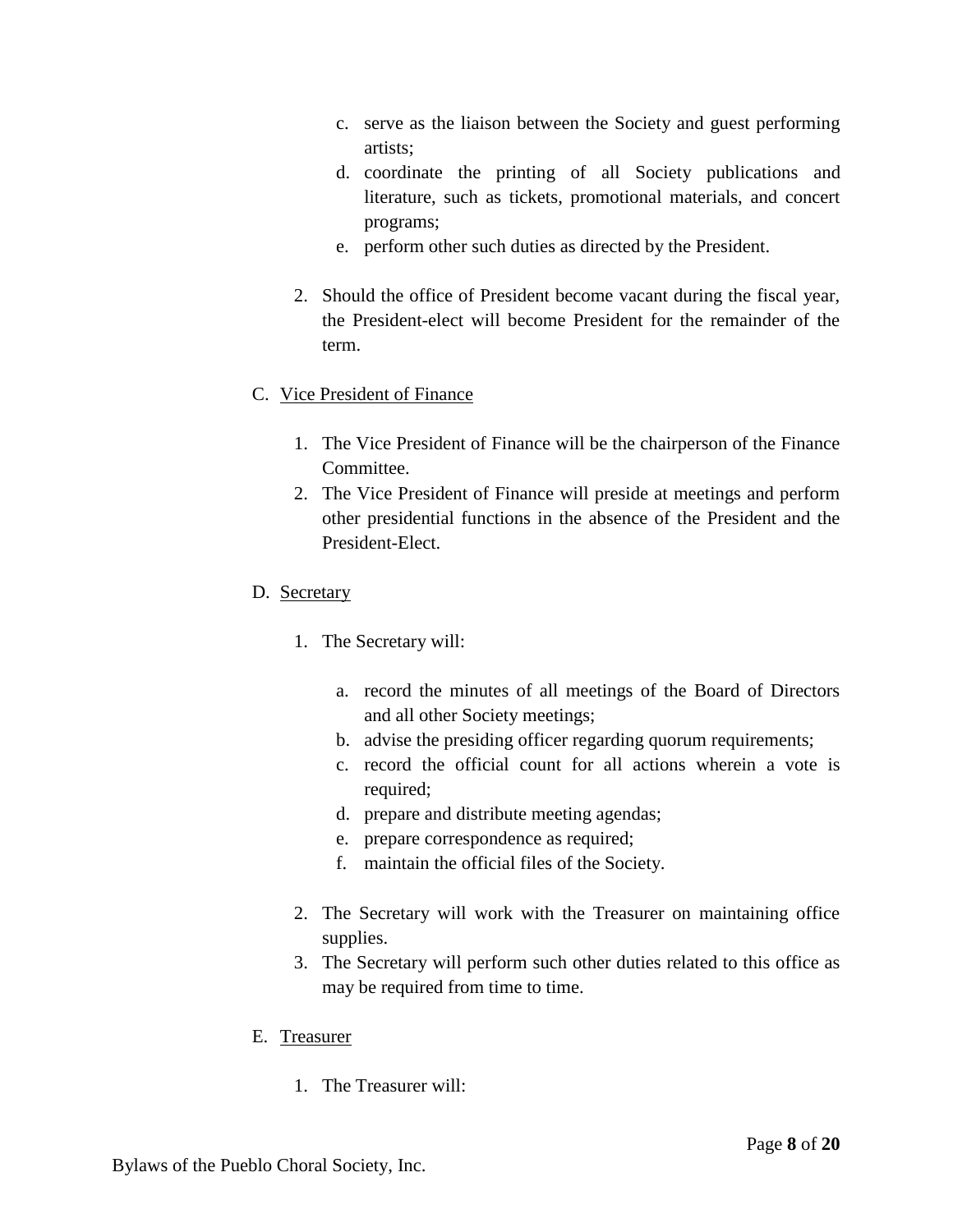- a. establish and maintain the Society's financial and accounting records;
- b. prepare financial reports as required for the preparation of applicable federal, state, and local tax reports;
- c. establish and maintain records of any membership dues and fee payments;
- d. keep an account of all monies received and expended for the use of the Society.

# F. Appointed Officers

# 1. Librarian

- a. The Librarian will maintain a file and/or collection of the Society's musical scores, catalog the music collection, assure adequate procurement of musical scores, and will issue and collect music as appropriate.
- b. The Librarian may keep attendance records in conjunction with the issuance of music.

# 2. Historian

- a. The Historian will maintain current and accurate membership rosters of both participating and supporting members as well as past roster.
- b. The Historian will maintain a collection of published media release copy, performance programs, photos of clippings about the Society's activities, posters, advertising campaigns, etc. and will maintain such collected documents and information in files, notebooks, or other appropriate record keeping devices as necessary.

# 2. Community Representative

a. The Community Representative will outreach into Pueblo and surrounding communities in order to assist the Society in building a good relationship with other community entities.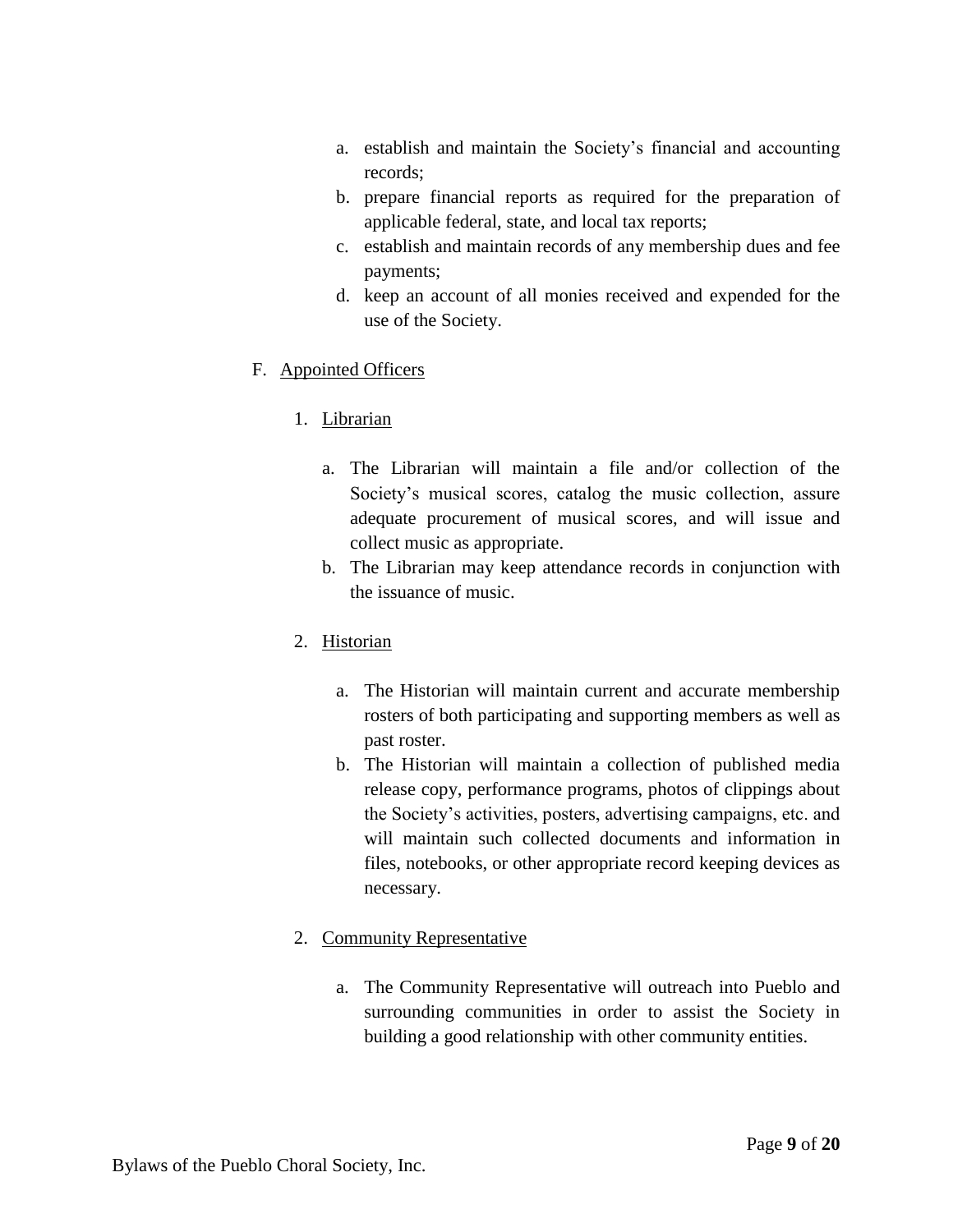- b. The Community Representative will be a community liaison to provide the Society with feedback from the Pueblo community at large.
- c. The Community Representative will assist the President and other elected officers as needed.
- **SECTION 4** Vacancies -- The President-elect shall fill the remaining term of the President if the President's office is vacated. The then vacant office of President-elect will be filled through appointment by the new President with the approval of the board of Directors. Any other officer vacancies will be filled by Presidential appointment with approval of the Board of Directors. Vacancies will be filled within thirty (30) days.
- **SECTION 5** Removal From Office -- Any officer may be removed from office by a majority vote of the participating members voting at any membership meeting upon the recommendation of the Board of Directors following appropriate measures.

# **ARTICLE V**

# BOARD OF DIRECTORS

- **SECTION 1** The Board of Directors of the Pueblo Choral Society, Inc. shall consist of the elected officers, Community Representative, immediate past-President and the Chairpersons of the following standing committees: Finance (namely, the Vice President), Membership, Artistic, Public Relations, Hospitality, and Operations.
- **SECTION 2** The Board of Directors will be responsible for the setting up and carrying out of such activities as are necessary in the function of the Society. The Board may consider items as are set out in the Policy of the Membership as directed in the annual budget, personnel matters, and items brought before it by the membership at any membership meeting.
- **SECTION 3** The board of Directors will approve all contractual agreements.

# **SECTION 4** The Board of Directors will approve the annual budget.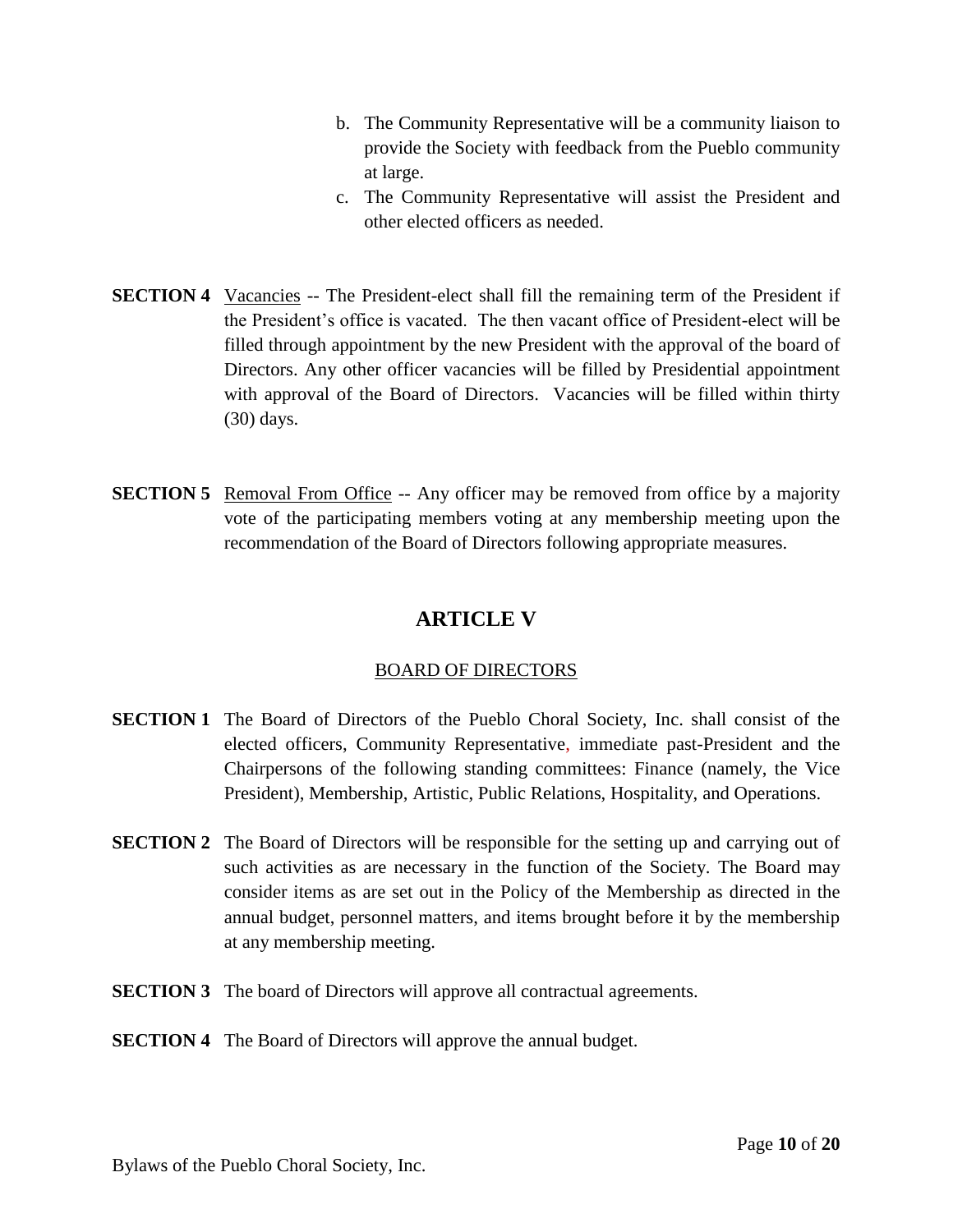**SECTION 5** No paid employee of the Society will be eligible for the Board of Directors, and no Director or officer will receive compensation for his or her service as a Director.

# **ARTICLE VI**

## **MEETINGS**

- **SECTION 1** Annual Meeting of the Membership -- The annual meeting of the Society will be held the First Monday in June of each year, unless otherwise designated by the Board of Directors, at which time officers will be elected for the following fiscal year, and an annual report from the President will be presented to the Membership. If the meeting date is changed, participating members must be notified at least seven (7) days before the meeting by written notice.
- **SECTION 2** Quarterly Meetings of the Membership -- Quarterly meetings of the participating members will be held on the following days unless a change of meeting is deemed necessary by the Board of Directors: the second rehearsal session in September, the first rehearsal session January, and the second rehearsal session in March. Participating members must be notified at least seven (7) days before the first quarterly meeting by written notice.
- **SECTION 3** Special Meetings of the Membership -- Special meetings may be held at the call of the President or by the Secretary upon the written request of five participating members. No special meeting will be held unless participating members are notified at least seven (7) days before the special meeting by written notice or by telephone call stating the specific agenda as directed by the President. In cases of telephone notification, records of the special meeting must show that the meeting was convened by telephone communication and shall include the names of members who are not contacted.
- **SECTION 4** Rehearsals Regular, scheduled, rehearsals, special rehearsals and dress rehearsals will be held throughout each concert season and attendance by Membership is required. Specific rehearsal information will be addressed in the Society's Standing Rules.

#### **SECTION 5** Voting at Meetings

A. Each participating member will have one vote.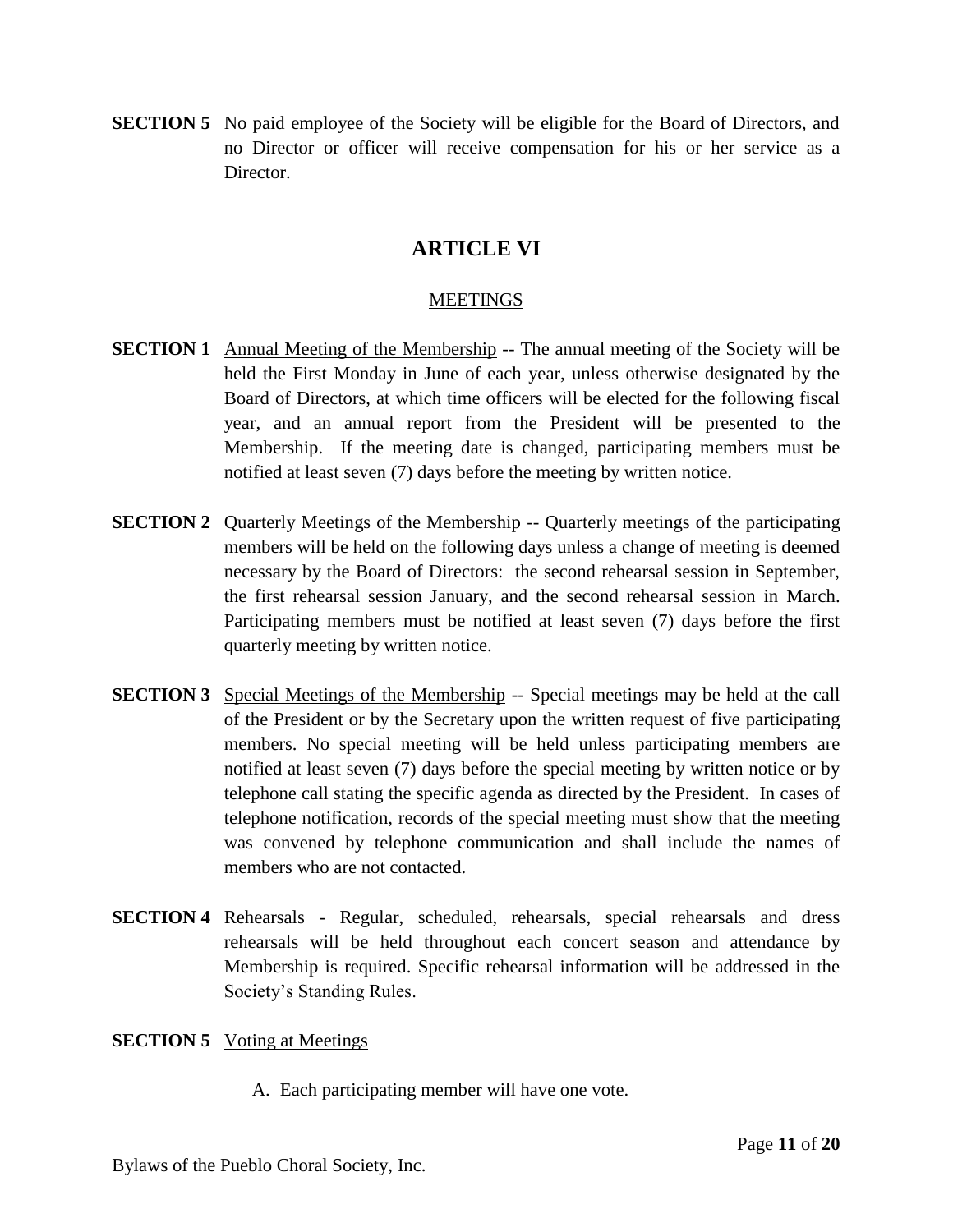- B. Voting will be by secret ballot when considering:
	- i. Election of Officers
		- a. However, when a single uncontested candidate has been nominated for an office, the election for this office may be held by acclamation.
	- ii. Any other question upon motion and majority approval of voting
- C. Voting will be in person, at the official meetings, as related in ARTICLE VI, SECTIONS 1, 2, and 3. Proxy voting will not be allowed.
- **SECTION 6** Membership Meeting Attendance -- All annual, quarterly, and special meetings will be open to the membership at large.
- **SECTION 7** Meeting of the Board of Directors -- Meetings of the Board of Directors will be scheduled as necessary by the President to facilitate the business of the Society, if three (3) days' notice has been given to all Board members. Meetings will be open to the membership at large except during Executive Session. The President will have the authority to request the presence of the Artistic Director at any such Meeting.

# **ARTICLE VII**

# DUES AND FEES

- **SECTION 1** Dues -- Appropriate membership dues will be set at the discretion of the Society's Board of Directors and collected annually from each Society Member. Such dues must be reviewed by the Society's Board of Directors, on a bi-annual basis, in order to maintain an appropriate dues schedule. Members will be promptly notified of any changes in the dues schedule at either a quarterly or annual meeting of the membership.
- **SECTION 2** Special Levies -- Special levies may be recommended by the Board of Directors and will be applicable to all participating members after membership approval.

# **ARTICLE VIII**

# **COMMITTEES**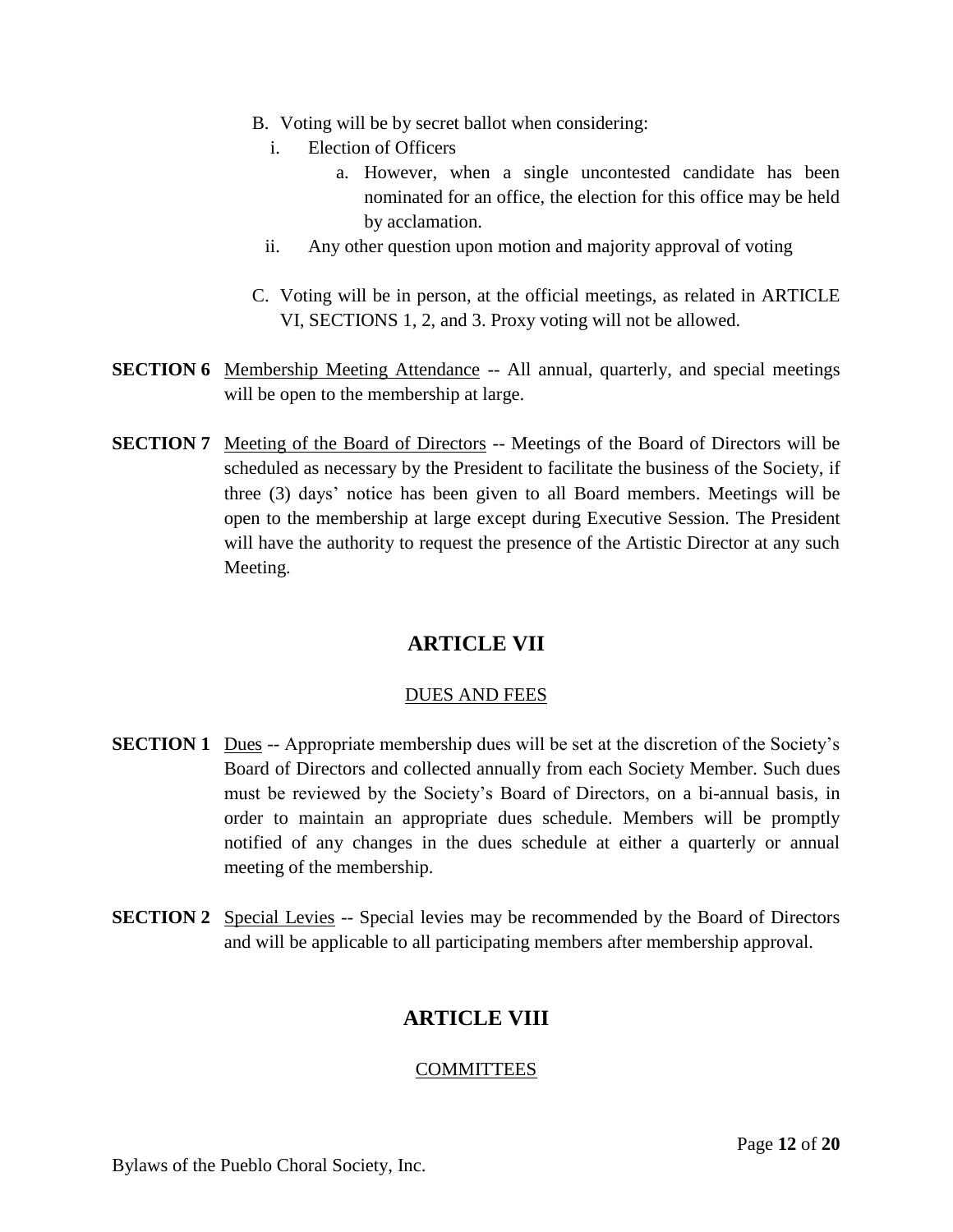#### **SECTION 1** Standing committees will fall into two (2) categories as follows:

- A. Committees whose chairpersons will be members of the Board of Directors are Finance, Membership, Artistic, Public Relations, Hospitality, and Operations.
- B. Committees without membership on the Board of Directors are the Auditing Committee and Nominating Committee.
- **SECTION 2** Appointments -- The President will appoint Standing Committee chairpersons and committee members, except for the Nominating Committee, with input from the elected officers. Appointments will be presented at the first quarterly meeting of the Fiscal Year.
	- A. The President may appoint Ad Hoc committees as needed.
	- B. Committee chairpersons may be selected only from participating members.
	- C. Committee members may be selected from both participating and supporting members, with the exception of the Nominating Committee, which will have only participating members.

#### **SECTION 3** Standing Committee Descriptions

# A. Finance Committee

- 1. The Finance Committee will consist of five (5) members:
	- a. The Vice President of Finance as Chairperson,
	- b. The Treasurer, and
	- c. Three (3) members as appointed by the President
- 2. The purpose of the Finance Committee will be to oversee the Society's finances and fundraising, including grant proposals, to assure adequate income.
- 3. This committee will see that all monies received will be deposited into an operating account from which funds for the operation of the Society will be withdrawn, supported by vouchers or statements of disbursements. Disbursements from the operating account will be by check signed by two elected officers; one of whom will be the Treasurer or the Treasurer's desinee.
- 4. The Society's records will be subject to annual audit.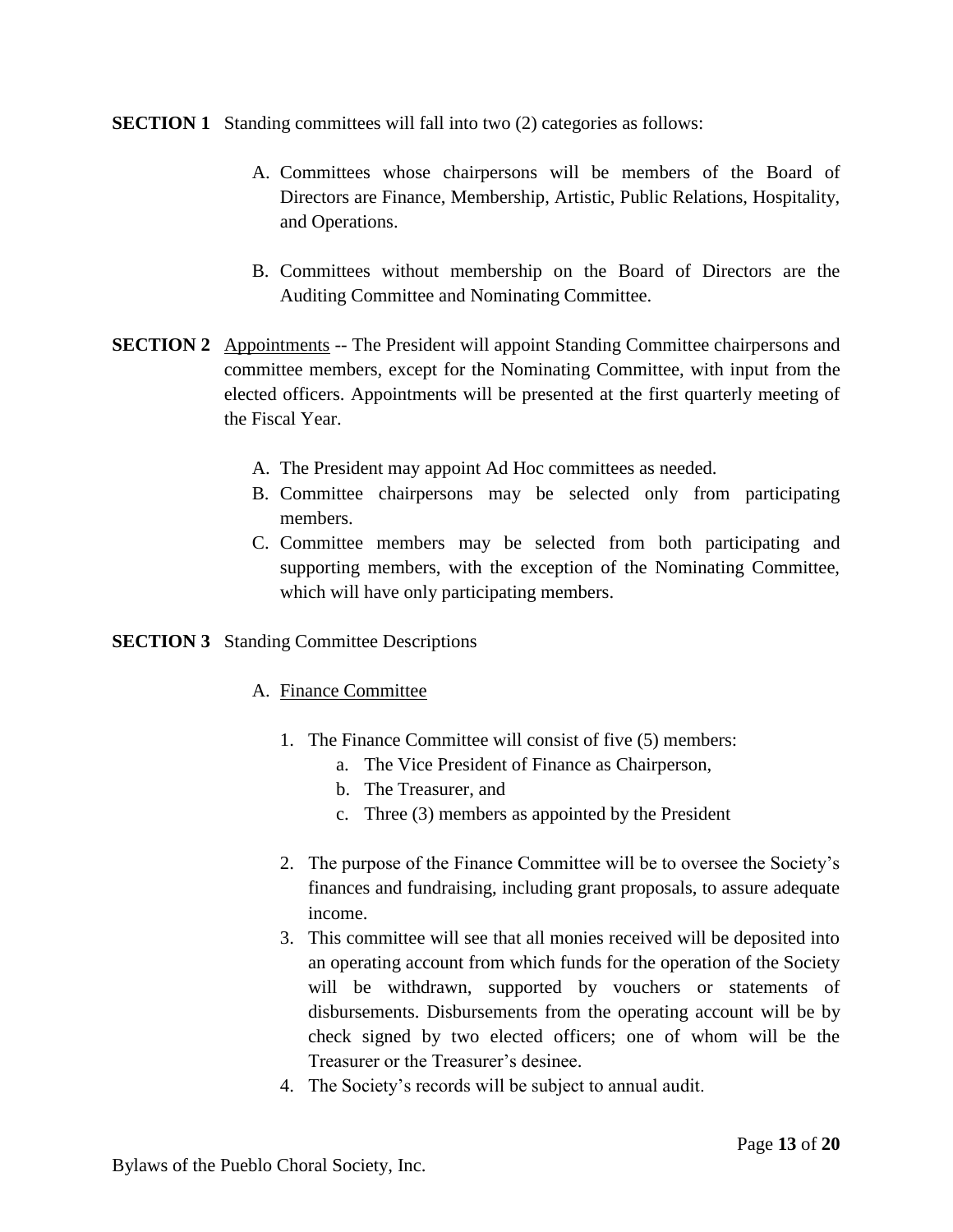5. The committee will make a recommendation to the Board of Directors as to a suitable banking facility.

# B. Membership Committee

- 1. The Membership Committee will consist of the chairperson and four (4) members.
- 2. The committee will be responsible for the recruitment of members of the Society. These duties will include:
	- a. Running ads for auditions;
	- b. Advertising visitation nights;
	- c. Coordinating auditions and vocal reviews;
	- d. Introducing new members to the Society;
	- e. Coordinating the "buddy system" in which a new member is assigned an active Participating Member to be his or her "buddy";
	- f. Creating and distributing a membership packet of the Bylaws, Standing Rules, Concert Dress Requirements and Membership List to the new members.
- 3. The committee will be responsible for the retention of members of the Society. These duties will include:
	- a. Maintaining the Membership List of active members and members on leave;
	- b. Keeping attendance records;
	- c. Enforcing attendance rules as specified by the Standing Rules;
	- d. Notifying members, via email, of pending loss of membership;
	- e. Presenting written requests for leaves of absence to the Board of Directors;
	- f. Processing written suffestion and grievances by members of the society.

# C. Artistic Committee

- 1. The Artistic Committee will consist of a Chairperson and eight (8) members.
- 2. This committee will be responsible for search and screen efforts for and Artistic Director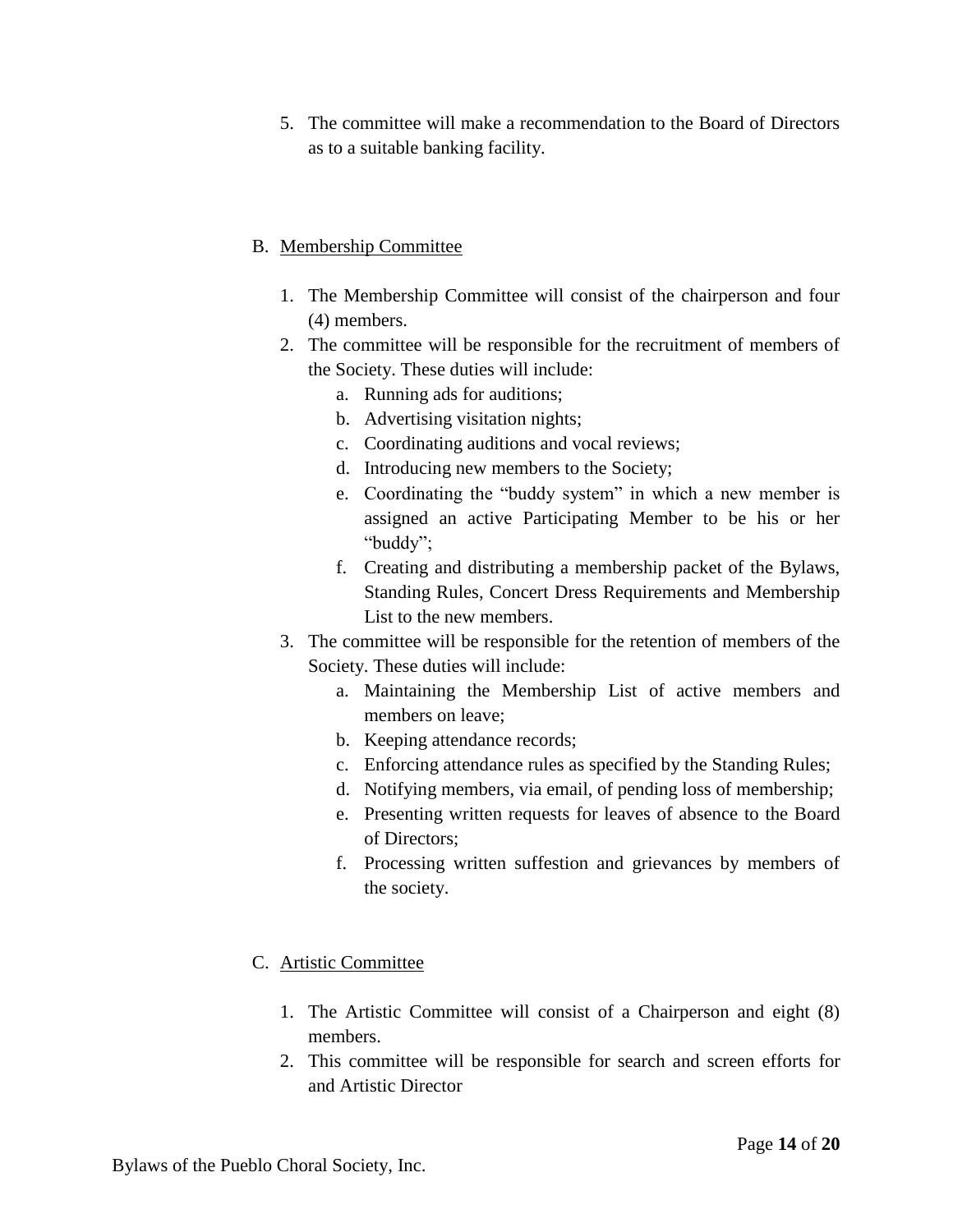- 3. The committee will make recommendations to the Artistic Director, through its Chairperson, for music programming, performance schedules, and procurement of an accompanist and musicians as needed. The Artistic Director will submit recommendations back to the Artistic Committee for approval, and the committee will in turn submit its proposals to the Board of Directors for its final approval.
- 4. The Artistic Committee will recommend dress codes to be approved by the membership
- D. Public Relations Committee
	- 1. The Public Relations Committee will consist of the Chairperson and four (4) members.
	- 2. This committee will be responsible for the following:
		- a. Media releases;
		- b. All publicity for meetings and events;
		- c. Promoting the Society's positive public image.

# E. Operations Committee

- 1. The Operations Committee will consist of the Chairperson and four (4) members.
- 2. The committee will be responsible for the following:
	- a. Contractual agreements of the Society, including the review of Incoming contracts and the negotiation and writing of contracts under the direction of the President. Finalization of contracts will be subject to approval of the Board of Directors;
	- b. Locating, securing, and maintaining rehearsal facilities, concert venues, meeting facilities, and production equipment necessary for the attainment of the Society's purposes;
	- c. Designating an Access Coordinator who will collect and maintain information about Section 504 of the Rehabilitation Act of 1973 and the Americans with Disabilities Act, administer an access plan that allows accessibility by persons with disabilities to activities and facilities of the Society, work with all parts of the Society affected by the regulations, clarify Staff and Board responsibilities to implement the access plan and maintain an access plan that is approved by Very Special Arts Colorado;
	- d. The distribution of mass mailings;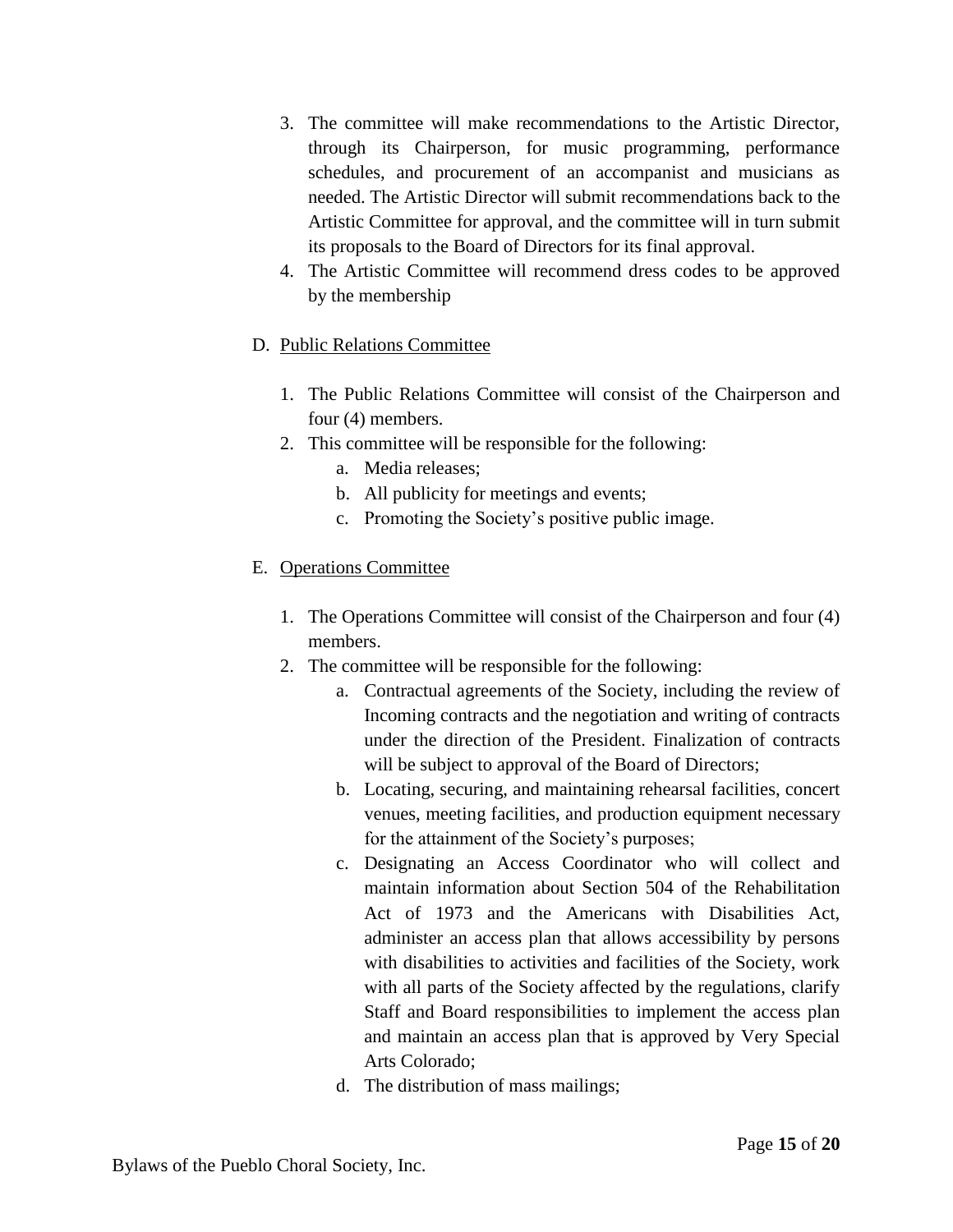- e. The distribution of concert tickets and sales of concert tickets and Society Merchandise;
- f. Assigning a backstage coordinator for concert performances;
- g. Making recommendations on bylaw changes, interpretation of bylaws, managerial procedures, parliamentary procedures and establishment of standing rules for the function of the Society and attainment of the Society's purposes as approved by the membership.

# F. Hospitality Committee

- 1. The Hospitality Committee will consist of the Chairperson and four (4) members
- 2. The Committee will be responsible for the following:
	- a. Providing name tags at rehearsals;
	- b. Sending appropriate correspondence to members or their immediate families in case of illness or death;
	- c. Coordinating the annual dinner and other Chorale social activities;
	- d. Handling catering arrangements and leftovers for concert receptions and news conferences;
	- e. Coordinating housing as necessary for visiting choral performing groups and musical ensembles;
	- f. Providing refreshments at rehearsals.

# G. Auditing Committee

- 1. The Auditing Committee will consist of the Chairperson and two (2) members
- 2. This committee will audit the books yearly between the Annual Meeting and the first Quarterly Meeting.

# **SECTION 4** Nominating Committee

- A. The Nominating Committee will consist of a Chairperson and up to four (4) participating members.
- B. The Committee will be elected from the participating members at the third Quarterly Meeting.
- C. This committee will conduct the election of officers.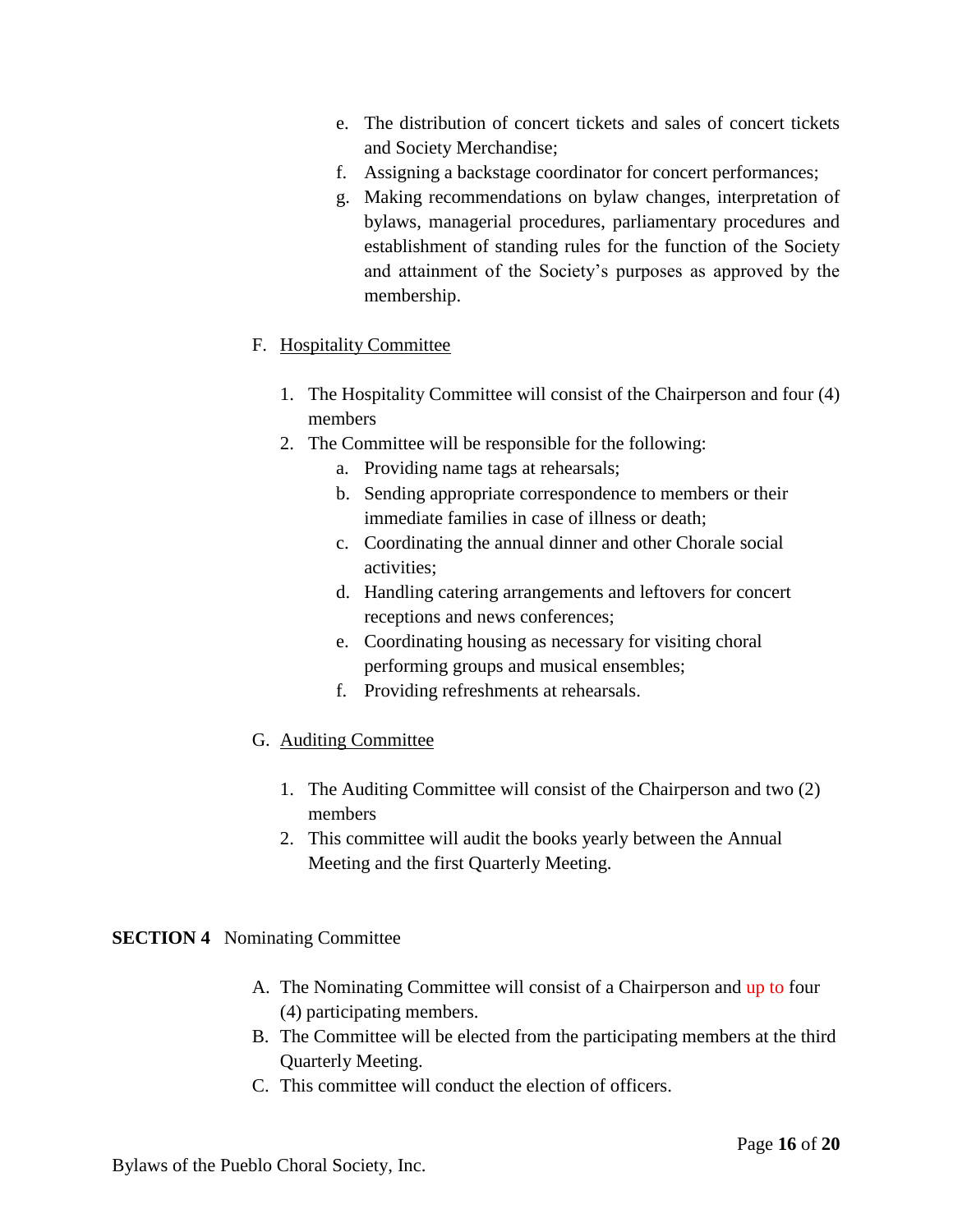# **ARTICLE IX**

#### ARTISTIC DIRECTOR

The Board of Directors will engage an Artistic Director, who will carry out musical and program policies as may be determined by the Board of Directors, in accordance with the purposes of the Society.

# **ARTICLE X**

## ACCOMPANIST

The Board of Directors will engage an accompanist who will attend rehearsals and performances of the Society as required by the Artistic Director. The duties of the accompanist are to be detailed in a contractual agreement with the Society.

# **ARTICLE XI**

#### ASSISTANT ARTISTIC DIRECTOR

The Board of Directors, upon the recommendation of the Artistic Director, will appoint a participating member to serve as the assistant Artistic Director. The duties of the assistant Artistic Director will include conducting rehearsals and concert performances in the absence of the Artistic Director , assist the Artistic Director in the rehearsal seating arrangement, assist the Artistic Director with other assigned duties, attend the Artistic Committee meetings as a nonvoting member, and assist the Artistic Committee in the search for a new Artistic Director in the event of a vacancy. The membership dues of the assistant Artistic Director will be waived.

# **ARTICLE XII**

#### ARTISTIC PERSONNEL

The Board of Directors will engage artistic personnel as necessary for rehearsals and performances of the Society. The duties of such artistic personnel are to be detailed in a contractual agreement with the Society.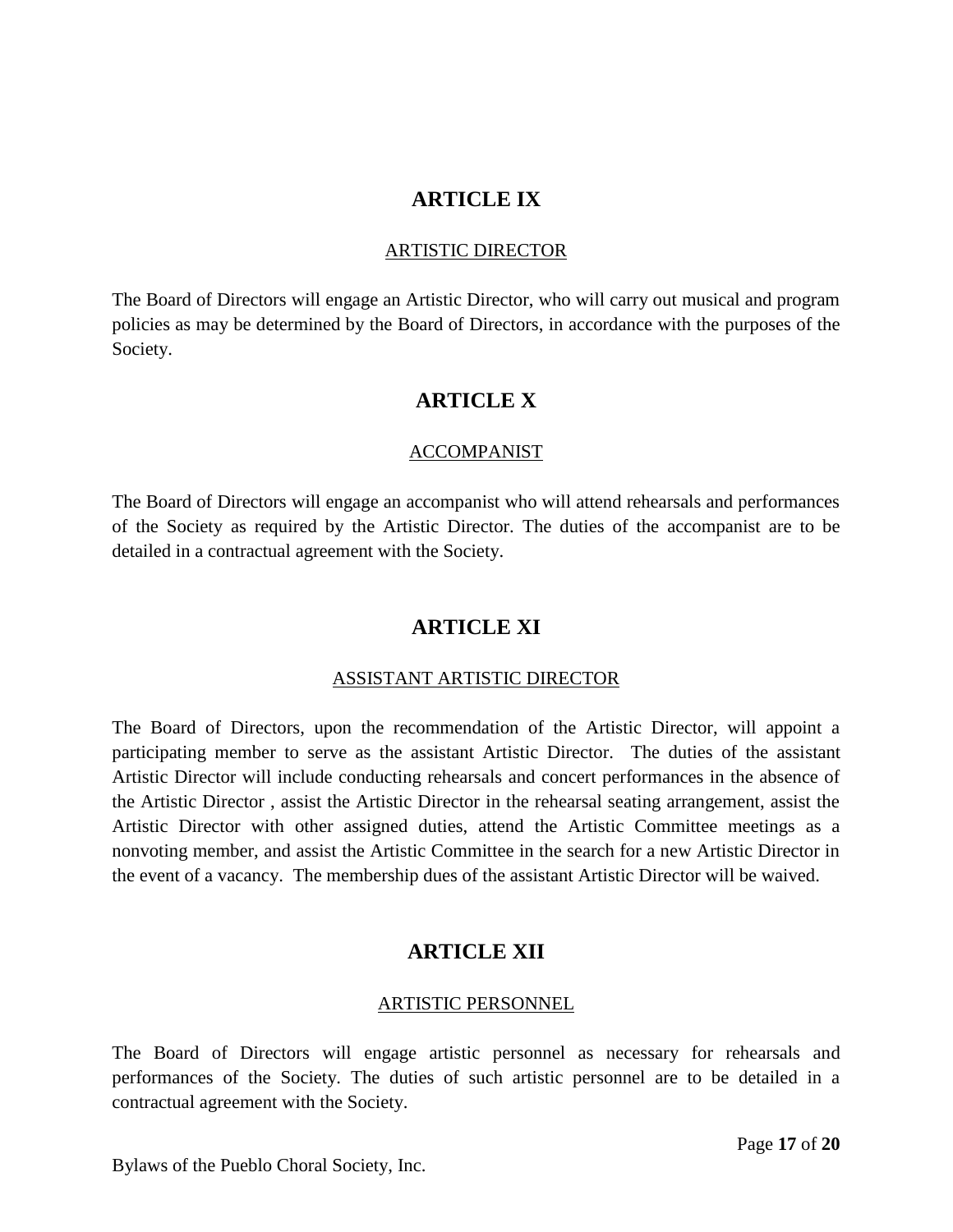# **ARTICLE XII**

## MEMBERSHIP / FISCAL YEAR

- **SECTION 1** The fiscal year will commence on the first day of July each year and will end on the thirtieth day of June of the following year.
- **SECTION 2** The membership year will be concurrent with the fiscal year which will commence on the first day of July of each year and will end on the thirtieth day of June of the following year.

## **ARTICLE XIV**

#### QUORUMS

#### **SECTION 1** Membership Meetings -- Annual, Quarterly and Special

- A. A quorum will consist of the majority of participating member of record.
- B. To take official action on the subjects listed below, a two-thirds (2/3) affirmative vote of the participating members voting will be required:
	- 1. To amend the Articles of Incorporation;
	- 2. To amend the bylaws;
	- 3. To assign dues, fees, and/or other monetary obligation to the Membership.
- C. A majority vote of the participating members present and voting at any officially convened meeting will be sufficient to act upon any Society matter, which is properly brought before the meeting, except as otherwise provided in ARTICLE XV, SECTION 1, paragraph B.

**SECTION 2** Board of Directors Meetings

A quorum will consist of six (6) members of the Board of Directors for any official enactment of Board Business.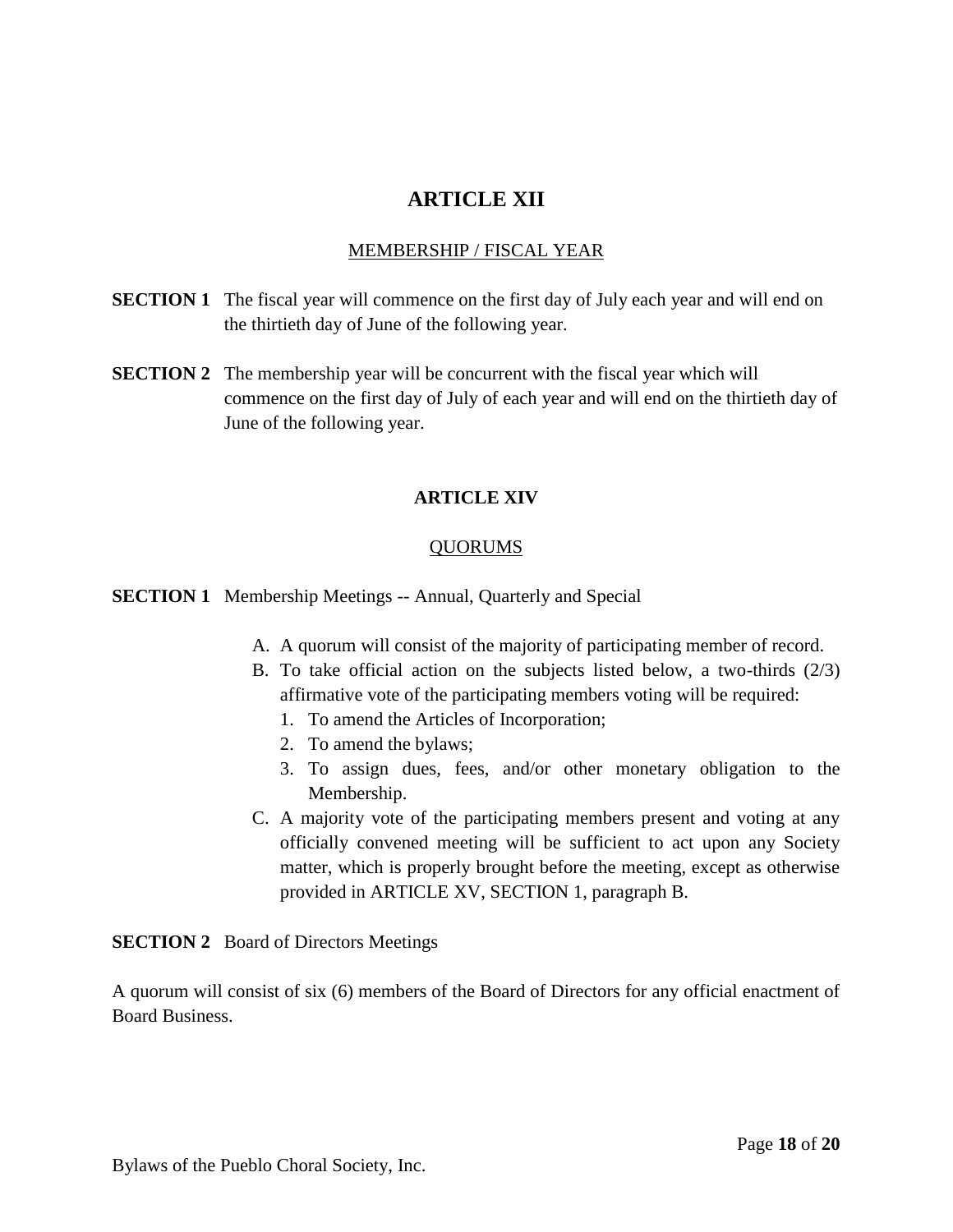## **ARTICLE XV**

#### INDEMNIFICATION

The Society may 'hold harmless' the Board of Directors, and provide indemnification to the Directors and officers (Model Act 8.52) to the full extent allowed by law.

#### **ARTICLE XVI**

# DISCRIMINATION, EQUAL EMPLOYMENT OPPORTUNITY AND NONDISCRIMINATION

In accordance with federal and state law, the Society is an equal opportunity employer and does not discriminate against any employee or volunteer based upon race, color, creed, religion, gender, age, national origin, political belief, sexual orientation, disability, veteran status, and marital status.

This policy also applies to selection or hiring of Board members, officers, employees and volunteers, internal promotions, training, opportunities for advancement, terminations, relationships with outside vendors and customers, use of contractors and consultants and in dealing with the general public and those we serve.

In compliance with the Americans with Disabilities Act, the Society will make reasonable accommodations for qualified individuals with know disabilities unless doing so would result in an undue hardship to the Society. We encourage both prospective and current employees and volunteer to discuss potential accommodations with management.

# **ARTICLE XVII**

#### AMENDMENTS

These bylaws may be amended at any annual or quarterly meeting of the Society but no amendment will be in order at any meeting unless not less than thirty (30) and not more that sixty (60) days previous notice of the nature of the proposed amendment will have been distributed to all participating members.